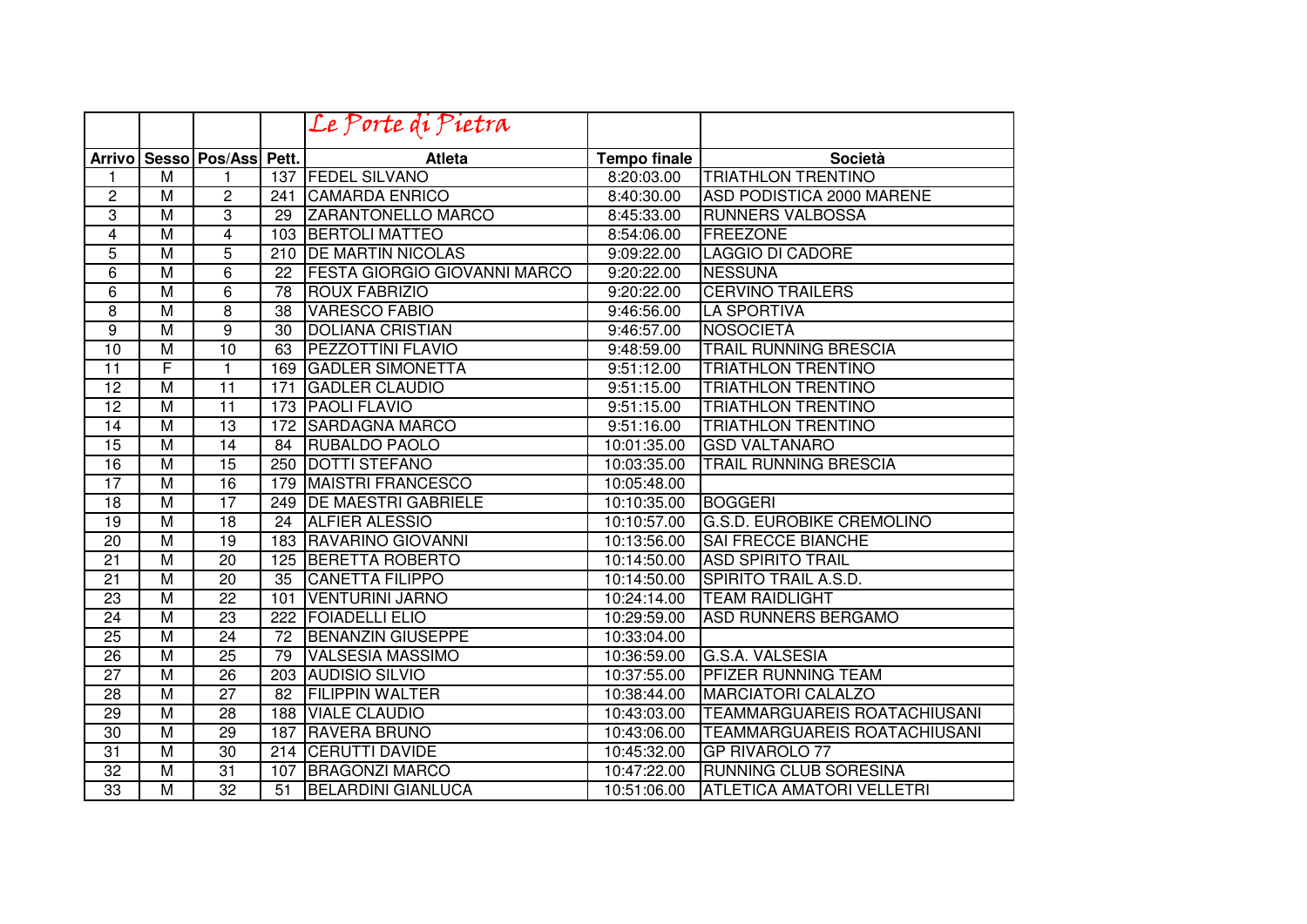| 34              | M                       | 33              |                  | 200 GELFI ROBERTO               |             |                                      |
|-----------------|-------------------------|-----------------|------------------|---------------------------------|-------------|--------------------------------------|
| 35              | M                       | $\overline{34}$ |                  | 148 BRAGHINI DANILO             | 10:54:32.00 | <b>TRAIL RUNNING BRESCIA</b>         |
| $\overline{36}$ | F                       | $\overline{2}$  |                  | 259 GUALCO FRANCESCA            | 10:56:49.00 | <b>MARATONETI DEL TIGULLIO</b>       |
| $\overline{37}$ | $\overline{M}$          | 35              | 21               | <b>BERARDI ANTONIO</b>          | 10:59:16.00 | <b>TRAIL RUNNING BRESCIA</b>         |
| 38              | $\overline{M}$          | 36              | 102              | <b>ABRATE LUCA</b>              | 11:00:45.00 | <b>ASD ERGUS</b>                     |
| 39              | $\overline{M}$          | $\overline{37}$ | 62               | CASALEGNO MARCO                 | 11:02:21.00 |                                      |
| 40              | $\overline{\mathsf{M}}$ | $\overline{38}$ | 48               | <b>DE PRATI GIOVANNI</b>        | 11:05:04.00 | <b>G.S.D.EUROBIKE CREMOLINO</b>      |
| $\overline{41}$ | $\overline{M}$          | 39              | 16               | <b>PILLA MARCELLO</b>           | 11:08:55.00 | <b>ATLETICA PAVESE</b>               |
| 42              | $\overline{M}$          | 40              | 197              | <b>UGHETTI GIANLUCA</b>         | 11:09:20.00 | <b>LIBERTAS FORNO SERGIO BENETTI</b> |
| 43              | $\overline{\mathsf{M}}$ | $\overline{41}$ | 8                | <b>LONGO FRANCO</b>             | 11:09:56.00 | <b>ASD PODISMO DI SERA</b>           |
| 44              | F                       | $\overline{3}$  | 182              | <b>BRERA MOLINARO ROSALBA</b>   | 11:09:57.00 | <b>GSA.POLLONE</b>                   |
| 45              | $\overline{\mathsf{M}}$ | 42              | $\overline{97}$  | <b>ODOLINI MASSIMILIANO</b>     | 11:10:49.00 |                                      |
| 46              | $\overline{M}$          | $\overline{43}$ | 159              | <b>ISABELLA GIOVANNI</b>        | 11:12:42.00 | A S D PODISTICA ARONA                |
| 47              | $\overline{\mathsf{M}}$ | 44              |                  | 255 FERRERO MAURIZIO            | 11:13:24.00 | <b>ALBA DOCILIA TRAIL3C</b>          |
| 48              | $\overline{\mathsf{M}}$ | 45              |                  | 176 FERRERO ROBERTO             | 11:16:14.00 | ALBA DOCILIA - TRAIL 3C              |
| 49              | $\overline{\mathsf{M}}$ | 46              | 52               | <b>MAGENES GIUSEPPE</b>         | 11:22:07.00 | <b>POLISPORTIVA BESANESE</b>         |
| 50              | $\overline{M}$          | $\overline{47}$ | 217              | <b>PIROVANO SILVIO</b>          | 11:22:32.00 | POL. DIMICA POTENTER                 |
| 51              | $\overline{M}$          | $\overline{48}$ | 43               | <b>BASSI NICOLA</b>             | 11:26:39.00 | PODISTI CASTIGLIONESI                |
| 52              | $\overline{M}$          | 49              | 10               | NEGRO MARCO                     | 11:26:53.00 | <b>GSA POLLONE</b>                   |
| 53              | M                       | 50              | 126              | <b>GIOACHINI ALESSANDRO</b>     | 11:26:56.00 | <b>GSD VALDALPONE</b>                |
| 54              | M                       | 51              | 85               | <b>TAIT LORENZO</b>             | 11:28:56.00 | <b>GS FRAVEGGIO</b>                  |
| 55              | M                       | 52              | 221              | <b>CATTANEO MARCO</b>           | 11:31:03.00 | <b>ASD RUNNERS BERGAMO</b>           |
| 56              | $\overline{M}$          | 53              | 60               | <b>BOSIO GIACOMO</b>            | 11:31:04.00 | <b>ASD RUNNERS BERGAMO</b>           |
| 57              | $\overline{M}$          | 54              | 9                | <b>REGNANI MARCO</b>            | 11:34:45.00 | ATLETICA CASTELNUOVO MONTI           |
| $\overline{58}$ | M                       | 55              | 224              | <b>MAGISTRO NUNZIO</b>          | 11:40:15.00 | <b>ASD PODISTICA ARONA</b>           |
| 59              | $\overline{M}$          | 56              |                  | 185 BREDA FRANCESCO             | 11:51:43.00 | <b>PADOVA TRAIL TEAM</b>             |
| 60              | $\overline{M}$          | 57              |                  | 218 GROSSO LUCA                 | 11:51:45.00 | <b>LIBERO</b>                        |
| 61              | M                       | $\overline{58}$ |                  | 198 RINALDO ALFIO               | 11:51:46.00 | <b>TOUBKAL TEAM PROJET</b>           |
| 62              | $\overline{\mathsf{M}}$ | 59              | 186              | <b>MARCHIORO GABRIELE</b>       | 11:51:49.00 | <b>PADOVA TRAIL TEAM</b>             |
| 63              | $\overline{M}$          | 60              |                  | 216 DELLEA PAOLO                | 11:52:16.00 |                                      |
| 64              | $\overline{M}$          | 61              | $\overline{32}$  | <b>SANTALUCIA GAETANO</b>       | 11:53:33.00 | <b>GPD ALPINI DRUENTO</b>            |
| 65              | $\overline{M}$          | 62              | $\overline{242}$ | <b>DEGLI INNOCENTI STEFANO</b>  | 11:53:35.00 | <b>ATLETICA RAPALLO</b>              |
| 66              | F                       | $\overline{4}$  | 204              | <b>CASSIANI INGONI CRISTINA</b> | 11:54:54.00 | <b>CAMBIASO RISSO RUNNING TEAM</b>   |
| 67              | $\overline{\mathsf{M}}$ | 63              | $\overline{4}$   | <b>FRANGUELLI IVANO</b>         | 11:54:57.00 | <b>ASD SPIRITOTRAIL</b>              |
| 68              | $\overline{M}$          | 64              | 46               | <b>COPETA ALEX</b>              | 12:06:07.00 | <b>ATLETICA REBO GUSSAGO</b>         |
| 69              | $\overline{M}$          | 65              |                  | 149 FEDELE GIORGIO              | 12:06:43.00 | <b>G.S. ALPINI VICENZA</b>           |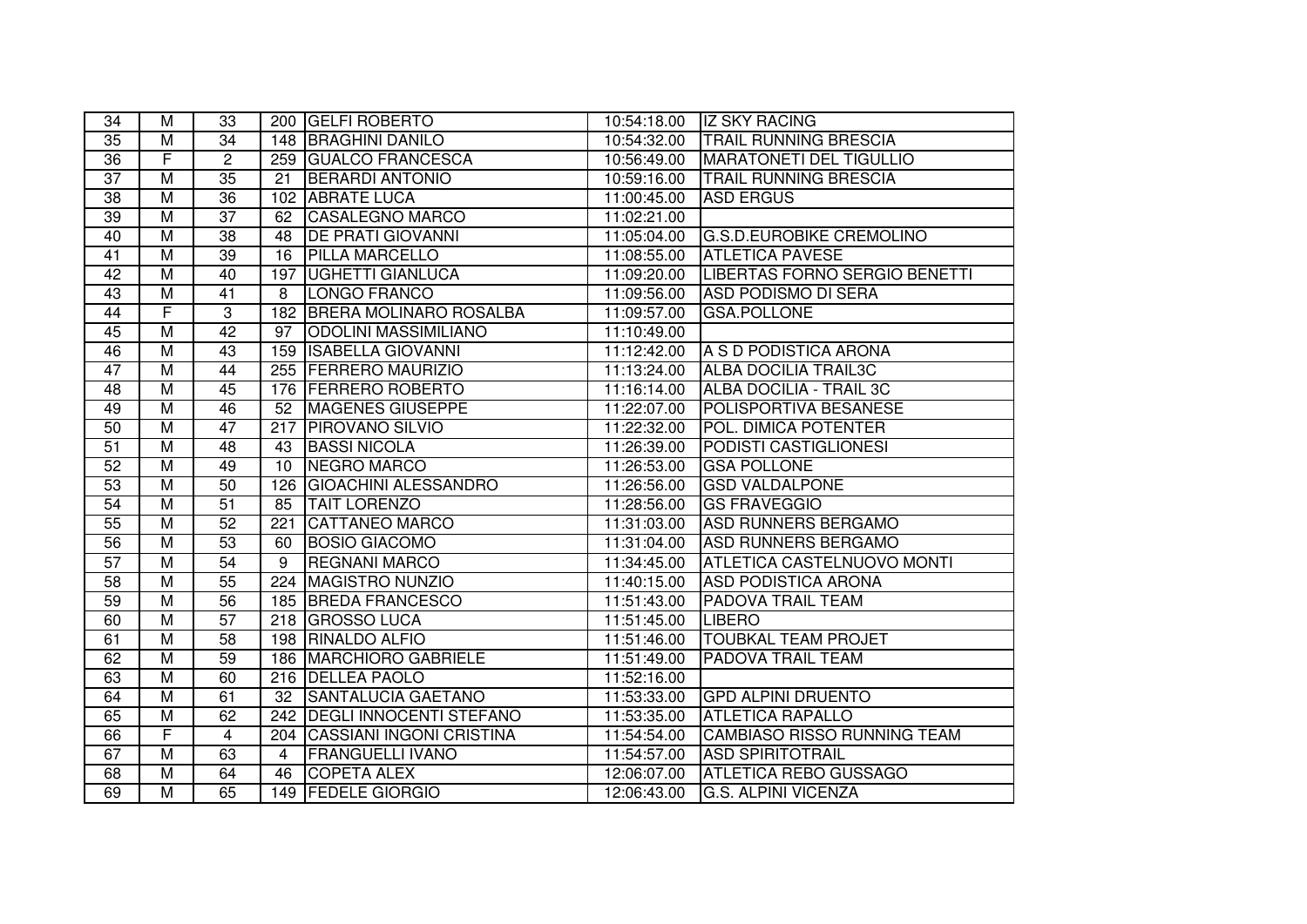| 70              | M                       | 66              |                 | 199 SCALCO MAICO          | 12:06:45.00 | <b>VALCHIAMPO</b>              |
|-----------------|-------------------------|-----------------|-----------------|---------------------------|-------------|--------------------------------|
| $\overline{71}$ | M                       | 67              | 47              | <b>ARRIGONI DIEGO</b>     | 12:07:15.00 | <b>G.S. UL GIR DE MUNT</b>     |
| $\overline{72}$ | $\overline{M}$          | 68              | 23              | <b>BIAGINI GIAN LUCA</b>  | 12:12:32.00 | <b>ERGUS</b>                   |
| 73              | $\overline{M}$          | 69              | 154             | CAMINITA VINCENZO         | 12:12:34.00 | A.S.D. EUROBIKE CREMOLINO      |
| 74              | $\overline{M}$          | 70              | 106             | <b>RICCARDI LORENZO</b>   | 12:14:40.00 | <b>ORTICA TEAM</b>             |
| 75              | $\overline{M}$          | $\overline{71}$ | 87              | <b>MUSSI DANILO</b>       | 12:20:41.00 | G.S. FRAVEGGIO                 |
| 76              | $\overline{M}$          | $\overline{72}$ | 91              | <b>BORTOLOTTI MARCO</b>   | 12:21:30.00 | <b>TRAIL RUNNING BRESCIA</b>   |
| $\overline{77}$ | $\overline{M}$          | $\overline{73}$ | 99              | <b>BERNARDI RENZO</b>     | 12:21:31.00 | <b>TRAIL RUNNING BRESCIA</b>   |
| $\overline{78}$ | $\overline{M}$          | $\overline{74}$ | 76              | <b>MOLINARI LUCA</b>      | 12:24:52.00 |                                |
| 79              | $\overline{M}$          | 75              | $\overline{77}$ | <b>DE LORENZI GIORGIO</b> | 12:24:53.00 |                                |
| 80              | $\overline{\mathsf{F}}$ | 5               | 160             | <b>CATALDI GRAZIA</b>     | 12:30:39.00 | <b>ATLETICA VICENTINA</b>      |
| 81              | $\overline{M}$          | 76              | 231             | <b>VACCA CORRADO</b>      | 12:31:05.00 | <b>CICLI GUIZZARDI OVADA</b>   |
| 82              | $\overline{M}$          | $\overline{77}$ | 246             | <b>BARTOLI CESARE</b>     | 12:31:11.00 | <b>ASD RUNNERS BERGAMO</b>     |
| 83              | $\overline{M}$          | 78              | 59              | <b>VISCARDI MARCO</b>     | 12:31:12.00 | <b>ASD RUNNERS BERGAMO</b>     |
| 84              | $\overline{M}$          | 79              |                 | 256 TUSI SERGIO           | 12:38:32.00 | PODISTI LOGRATO                |
| 85              | $\overline{\mathsf{M}}$ | $\overline{80}$ |                 | 166 MOSCATELLI ANTONIO    | 12:38:40.00 | <b>U.P.ISOLOTTO FIRENZE</b>    |
| 86              | F                       | 6               |                 | 104 BUDONI FEDERICA       | 12:44:21.00 |                                |
| 87              | M                       | $\overline{81}$ |                 | 229 COLOMBO WALTER GIOELE | 12:44:22.00 | <b>ASD SPIRITO TRAIL</b>       |
| 88              | $\overline{M}$          | $\overline{82}$ | 232             | <b>FULCO PAOLO</b>        | 12:44:24.00 |                                |
| 89              | M                       | 83              |                 | 145   ROSINA ANTONIO      | 12:48:39.00 | <b>GSD VALDALPONE DE MEGNI</b> |
| 90              | F                       | $\overline{7}$  |                 | 243 CASTELLI SIMONETTA    | 12:49:30.00 | A S D ALTITUDE                 |
| 91              | M                       | 84              | 192             | <b>AGNOLI GABRIELE</b>    | 12:51:22.00 |                                |
| 92              | $\overline{M}$          | 85              | 19              | <b>PUIATI STEFANO</b>     | 12:52:56.00 | <b>ATLETICA ZERBION</b>        |
| 93              | M                       | 86              | 18              | <b>APPENDINO CLAUDIO</b>  | 12:52:58.00 | <b>G.P.D. ALPINI DRUENTO</b>   |
| 94              | $\overline{M}$          | 87              | 83              | <b>TURRINI ALBERTO</b>    | 12:53:43.00 | <b>TRAIL RUNNING BRESCIA</b>   |
| 95              | $\overline{M}$          | 88              |                 | 135 MONACO ERMANNO        | 12:57:16.00 | AMICI DEL MOMBARONE            |
| 96              | $\overline{M}$          | 89              |                 | 196   PANARO ARTURO       | 13:03:06.00 | <b>ACQUIRUNNERS</b>            |
| 97              | $\overline{M}$          | 90              | 191             | <b>BERTONCINI PAOLO</b>   | 13:03:42.00 | <b>G.P.BUSSOLENGO</b>          |
| 98              | $\overline{\mathsf{F}}$ | $\overline{8}$  | 233             | <b>PERON ROBERTA</b>      | 13:03:44.00 | <b>TOUBKAL PROJECT TEAM</b>    |
| 99              | $\overline{M}$          | 91              | 164             | <b>STOLA STEFANO</b>      | 13:03:45.00 |                                |
| 100             | $\overline{M}$          | 92              | $\overline{1}$  | <b>CHIAVASSA UGO</b>      | 13:09:45.00 | ASD PODISTICA 2000 MARENE      |
| 101             | $\overline{M}$          | $\overline{93}$ | 236             | <b>PRATI PAOLO</b>        | 13:11:17.00 |                                |
| 102             | $\overline{M}$          | 94              | 237             | <b>JELLICI GIULIANO</b>   | 13:13:25.00 | <b>U.S. CORNACCI TESERO</b>    |
| 103             | $\overline{\mathsf{M}}$ | 95              | 94              | <b>MACCHI MAURO</b>       | 13:14:06.00 | A.S.D. SPIRITO TRAIL           |
| 104             | $\overline{M}$          | 96              | 201             | <b>COLUCCIO PASQUALE</b>  | 13:14:22.00 | <b>GLI ORSI</b>                |
| 105             | $\overline{M}$          | 97              | 45              | <b>REGGIARDO RUGGERO</b>  | 13:14:37.00 |                                |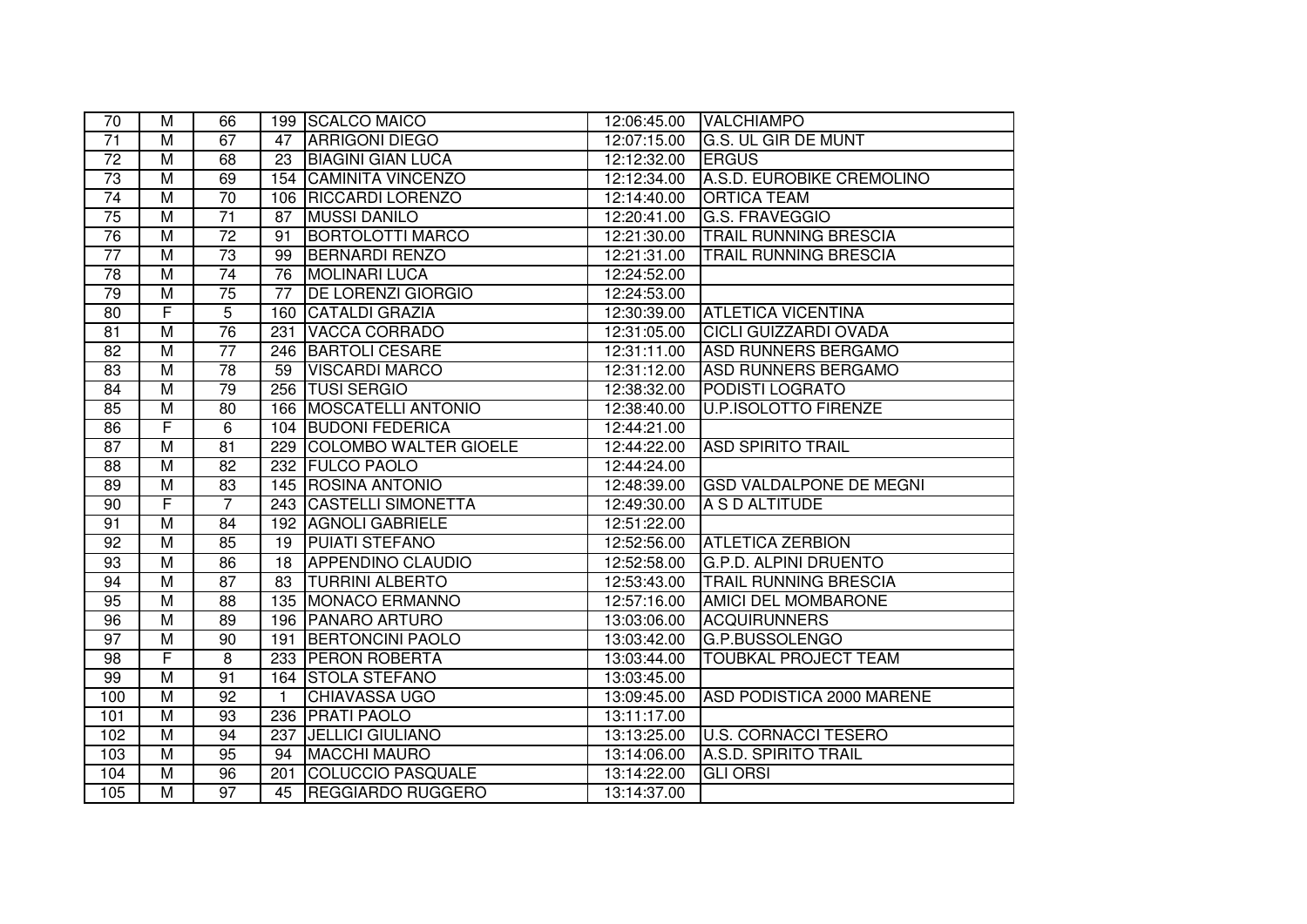| 106 | М                       | 98               |                | 235 COSTA MASSIMO                | 13:16:14.00 | <b>ATLETICA NOVESE</b>             |
|-----|-------------------------|------------------|----------------|----------------------------------|-------------|------------------------------------|
| 107 | M                       | 99               |                | 100 MICHELETTI LUCIANO           | 13:17:22.00 | <b>ASD RUNNERS BERGAMO</b>         |
| 108 | $\overline{M}$          | 100              | 27             | SCAGLIONE ALESSANDRO             | 13:18:38.00 | <b>SAI FRECCE BIANCHE</b>          |
| 109 | M                       | 101              | 142            | <b>CHIOSTRINI NICOLA</b>         | 13:18:40.00 | <b>VECCHI AMICI FIRENZE</b>        |
| 110 | $\overline{M}$          | 102              | 70             | <b>ZARAMELLA SANDRO</b>          | 13:20:12.00 | <b>G.P. MONSELICENSI</b>           |
| 111 | $\overline{M}$          | 103              | 161            | <b>GUERRITORE RENATO</b>         | 13:27:04.00 | <b>ATLETICA VICENTINA</b>          |
| 112 | $\overline{\mathsf{M}}$ | 104              | 219            | <b>PALAZZINI DE VECCHI MARCO</b> | 13:28:52.00 | <b>U.S. SAN VITTORE OLONA</b>      |
| 113 | $\overline{M}$          | 105              | $\overline{2}$ | <b>DAINELLI NICOLA</b>           | 13:28:56.00 | A.S.D. SPIRITO TRAIL               |
| 114 | $\overline{M}$          | 106              | 93             | <b>TASSELLI MICHELE</b>          | 13:30:00.00 | POLISPORTIVA PORTA SARAGOZZA       |
| 115 | $\overline{\mathsf{M}}$ | 107              |                | 174 ANTIBO RENATO                | 13:30:52.00 | <b>ASD VAL TANARO</b>              |
| 116 | $\overline{M}$          | 108              |                | 163 CROSARIOL DAVIDE             | 13:31:12.00 | A.S.D. SPIRITO TRAIL               |
| 117 | $\overline{M}$          | 109              | 71             | <b>MINGARDO LORIS</b>            | 13:31:36.00 | <b>G.P. MONSELICENSI</b>           |
| 118 | $\overline{M}$          | $\overline{110}$ | 184            | <b>RISSO CARLO</b>               | 13:31:38.00 | SPIRITO TRAIL A.S.D.               |
| 119 | $\overline{M}$          | $\overline{111}$ | 127            | <b>MASSA FLAVIO</b>              | 13:36:27.00 | <b>ATLETICA CASELLE 93</b>         |
| 120 | $\overline{M}$          | $\overline{112}$ | 156            | <b>CHIARI WALTER</b>             | 13:36:42.00 | <b>ATLETICA 3V</b>                 |
| 121 | $\overline{\mathsf{M}}$ | $\overline{113}$ | 67             | <b>OLIOSI DANIELE</b>            | 13:36:51.00 | <b>C.S.I VERONA 4X4</b>            |
| 122 | $\overline{M}$          | 114              | 68             | <b>GALETTO LUCA</b>              | 13:36:52.00 | ATLETICA C.S.I.VERONA 4X4          |
| 123 | $\overline{M}$          | 115              | 133            | <b>PICCONE STEFANO</b>           | 13:39:02.00 | <b>DELTA SPEDIZIONI GENOVA</b>     |
| 124 | $\overline{M}$          | 116              | 205            | <b>GIRONI ANDREA</b>             | 13:43:41.00 | <b>ATLETICA MEDA</b>               |
| 125 | M                       | 117              | 49             | <b>FARINA FABRIZIO</b>           | 13:46:40.00 | C.S.D. FIAMME GIALLE AOSTA         |
| 126 | M                       | 118              | 220            | <b>FRANCHINI MAURIZIO</b>        | 13:46:41.00 | <b>U.S.SAN VITTORE OLONA</b>       |
| 127 | M                       | 119              | 247            | <b>RE FRANCO</b>                 | 13:48:59.00 | <b>ATLETICA SAVOIA</b>             |
| 128 | $\overline{M}$          | 120              | 89             | <b>TRENTA GIANCARLO</b>          | 13:54:24.00 |                                    |
| 129 | M                       | 121              | 140            | <b>CANEPA GIULIANO</b>           | 13:54:48.00 | <b>G S MARATONETI DEL TIGULLIO</b> |
| 130 | $\overline{\mathsf{M}}$ | 122              | 141            | <b>BOERO ALESSANDRO</b>          | 13:54:50.00 | G S MARATONETI DEL TIGULLIO        |
| 131 | $\overline{M}$          | 123              | 6              | <b>FURLATI STEFANO</b>           | 13:56:42.00 | <b>NESSUNA</b>                     |
| 132 | $\overline{M}$          | 124              | 234            | <b>MANGIAVINI FRANCESCO</b>      | 13:59:18.00 | <b>TRAIL RUNNING BRESCIA</b>       |
| 133 | $\overline{M}$          | 125              |                | 113 PENZO ANTONIO                | 14:02:56.00 |                                    |
| 134 | $\overline{F}$          | $\overline{9}$   | 244            | <b>SCOTTO BUSATO RAFFAELLA</b>   | 14:04:14.00 | <b>MARATONETI GENOVESI</b>         |
| 135 | $\overline{M}$          | 126              | 69             | MORETTO ROSSANO                  | 14:04:16.00 | A.S.D. PODISTI TRIBANO             |
| 136 | $\overline{M}$          | 127              | 223            | <b>AMBROSIONI FRANCO</b>         | 14:04:19.00 | <b>GS MONTESTELLA</b>              |
| 137 | $\overline{M}$          | 128              | 40             | <b>COGO MASSIMILIANO</b>         | 14:09:25.00 | <b>AVIS IVREA</b>                  |
| 138 | $\overline{M}$          | 129              | 64             | <b>VALLINO ENRICO</b>            | 14:09:26.00 | <b>ASD SPORT AND NATURA</b>        |
| 139 | $\overline{\mathsf{M}}$ | 130              | 96             | LOSIO AUGUSTO                    | 14:09:28.00 | <b>A.S.D. SPIRITO TRAIL</b>        |
| 140 | $\overline{M}$          | 131              | 128            | <b>AIACHINI SIMONE</b>           | 14:14:13.00 | <b>CARTOTECNICA PIEMONTESE</b>     |
| 141 | $\overline{M}$          | 132              | 206            | <b>GABBIA GIUSEPPE</b>           | 14:18:27.00 |                                    |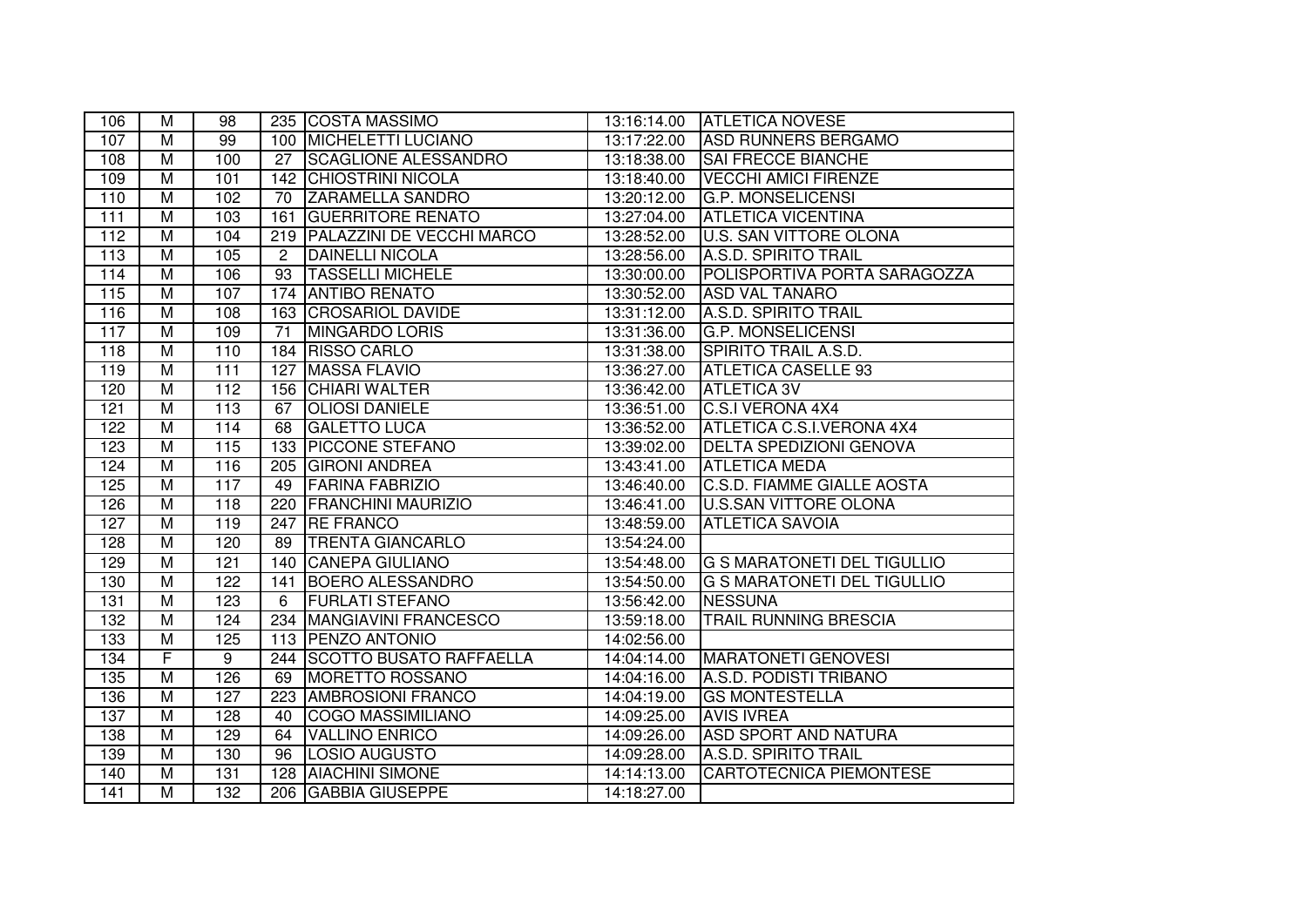| 142              | М                       | 133                     | 14               | <b>CASTENETTO ENZO</b>        | 14:24:58.00         | <b>AMICI DEL MOMBARONE</b>         |
|------------------|-------------------------|-------------------------|------------------|-------------------------------|---------------------|------------------------------------|
| 143              | $\overline{M}$          | 134                     | 225              | <b>BAZZANO MARCO</b>          | 14:24:59.00         | <b>DELTA SPEDIZIONI</b>            |
| 144              | M                       | 135                     |                  | 215 PRINA GIANLUIGI           | 14:33:02.00         | <b>ASD MARCIACARATESI</b>          |
| 145              | F                       | 10                      | 28               | <b>AGOSTINI GIANCARLA</b>     | 14:33:36.00         | <b>ASD ERGUS GENOVA</b>            |
| 146              | M                       | 136                     | 143              | <b>VENDRAMEL MARCO</b>        | 14:34:49.00         | <b>A.S.D. SPIRITO TRAIL</b>        |
| 147              | $\overline{M}$          | 137                     | 131              | <b>POUPARD GILLES</b>         | 14:34:51.00         |                                    |
| $\overline{148}$ | M                       | 138                     | $\overline{129}$ | <b>BOGGIO PAOLO</b>           | 14:39:14.00         | A.S.D. SPORT AND NATURA            |
| 149              | $\overline{M}$          | 139                     | $\overline{25}$  | <b>BIANCO GIUSEPPE</b>        | 14:43:38.00         | <b>SKYRUNNING VALSESIA</b>         |
| 150              | M                       | $\overline{140}$        | 110              | <b>VERONI GIUSEPPE</b>        | 14:50:00.00         | <b>GLI ORSI</b>                    |
| 151              | M                       | 141                     | 5                | <b>POZZOLI ROBERTO</b>        | 14:52:11.00         | <b>MARCIACARATESI</b>              |
| 152              | $\overline{\mathsf{F}}$ | $\overline{11}$         | 119              | <b>SORASSO MARGHERITA</b>     | 14:57:01.00         | S.D.BAUDENASCA                     |
| 153              | $\overline{\mathsf{M}}$ | $\overline{142}$        | 118              | <b>BARBERIS ANTONIO</b>       | 14:57:04.00         | S.D.BAUDENASCA                     |
| 154              | $\overline{\mathsf{M}}$ | 143                     | 44               | <b>GENZINI CESARE</b>         | 15:14:04.00         | <b>GS AVIS GAMBOLO PV415</b>       |
| 155              | M                       | 144                     | 209              | <b>GUINDANI GIANPAOLO</b>     | 15:18:29.00         | <b>TRAIL RUNNING BRESCIA</b>       |
| 156              | $\overline{\mathsf{M}}$ | 145                     | 65               | MOMBELLI MICHELE              | 15:18:30.00         | <b>TRAIL RUNNING BRESCIA</b>       |
| 157              | $\overline{\mathsf{M}}$ | 146                     | 34               | <b>BAIARDI PIERO</b>          | 15:28:02.00         | <b>ATLETICA NOVESE</b>             |
| 158              | M                       | 147                     | 245              | <b>BARAVALLE FILIPPO</b>      | 15:31:55.00         | <b>ASD VOLARE</b>                  |
| 159              | $\overline{M}$          | 148                     | 98               | <b>BIZZOTTO PAOLO</b>         | 15:31:57.00         | ATLETICA E.S.T.                    |
| 160              | M                       | 149                     | 54               | <b>MUSIARI FAUSTO</b>         | 15:31:59.00         | <b>KINO MANA ASD</b>               |
| 161              | M                       | 150                     | 81               | <b>BUSO CLAUDIO</b>           | 15:32:02.00         | <b>TEAM 2000</b>                   |
| 162              | M                       | 151                     | 15               | <b>PLONER LUIGI</b>           | 15:32:07.00         | PIETRO MICCA BIELLA                |
| 163              | F                       | 12                      | 167              | <b>BRANCALEONE EVELINA</b>    | 15:41:03.00         | <b>ATLETICA AGORDINA</b>           |
| 164              | M                       | 152                     | 226              | <b>PESSINA GRAZIANO</b>       | 15:41:06.00         | <b>MINERVA ASD</b>                 |
| 165              | $\overline{M}$          | 153                     |                  | <b>168 CAMPANINI FERNANDO</b> | 15:41:08.00         | <b>ATLETICA AGORDINA</b>           |
| 166              | $\overline{\mathsf{M}}$ | 154                     | 238              | <b>MASSARINO FABIO</b>        | 15:41:10.00         | <b>CAMBIASO E RISSO</b>            |
| 167              | $\overline{\mathsf{M}}$ | 155                     | 252              | <b>COLOMBO ADALBERTO</b>      | 15:41:12.00         | <b>CAI MEDA</b>                    |
| 168              | M                       | 156                     | 253              | <b>RICCI ROBERTO</b>          | 15:41:14.00         | <b>ASD SPIRITO TRAIL</b>           |
|                  |                         |                         |                  |                               |                     |                                    |
|                  |                         |                         |                  | Le Finestre di Pietra         |                     |                                    |
| <b>Arrivo</b>    |                         | Sesso   Pos/Ass   Pett. |                  | <b>Atleta</b>                 | <b>Tempo finale</b> | <b>Società</b>                     |
| 1                | M                       | 1                       | 487              | <b>CAMPESTRIN CRISTIANO</b>   | 3:14:00.00          | <b>TRIATHLON TRENTINO</b>          |
| $\overline{c}$   | M                       | 2                       | 645              | <b>VALSESIA NICO</b>          | 3:32:31.00          |                                    |
| 3                | M                       | 3                       | 637              | <b>GAMBETTA SILVIO</b>        | 3:38:41.00          |                                    |
| $\overline{4}$   | M                       | 4                       |                  | 546 ANSALDO DAVIDE            | 3:41:30.00          | <b>ERGUS GENOVA</b>                |
| 5                | M                       | 5                       |                  | 569   FIORUCCI GIUSEPPE       | 3:42:24.00          | <b>BOXE ATLETICA NICCHI AREZZO</b> |
|                  |                         |                         |                  |                               |                     |                                    |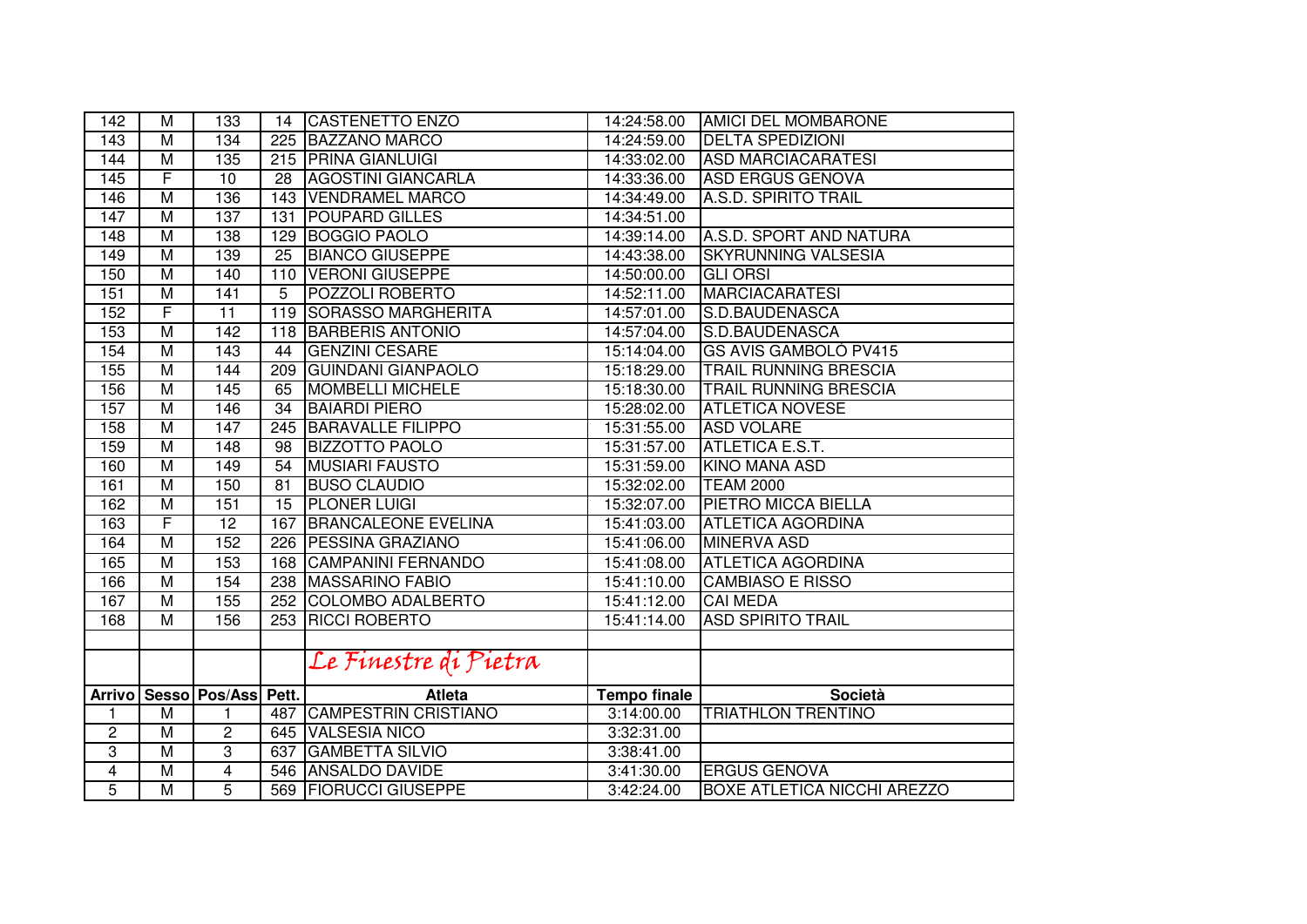| 6               | M                       | 6               | 537 | <b>CIRAVEGNA ERNESTO</b>         | 3:45:09.00              | TRIATHLON MAREMOLA PIETRA LIGURE   |
|-----------------|-------------------------|-----------------|-----|----------------------------------|-------------------------|------------------------------------|
| 7               | M                       | 7               | 628 | <b>CERUTTI STEFANO</b>           | 3:45:55.00              | <b>TOUBKAL PROJECT TEAM</b>        |
| 8               | F                       | 1               | 640 | <b>FAVRE CORINNE</b>             | 3:48:15.00              |                                    |
| 9               | $\overline{M}$          | 8               | 561 | <b>GIACOBONE DANIELE</b>         | 3:48:16.00              | <b>ATLETICA PAVESE</b>             |
| $\overline{10}$ | $\overline{\mathsf{M}}$ | $\overline{9}$  | 442 | <b>COSTA GIANCARLO</b>           | 3:57:52.00              | <b>RUNNINGPASSION</b>              |
| $\overline{11}$ | $\overline{M}$          | 10              | 481 | <b>ZAPPONI MAURIZIO</b>          | 4:02:58.00              | <b>ATLETICA FLAY FLOT</b>          |
| $\overline{12}$ | $\overline{M}$          | $\overline{11}$ | 411 | <b>FRANCELLA EMANUELE</b>        | 4:05:51.00              | <b>ATLETICA FALCONARA</b>          |
| $\overline{13}$ | $\overline{M}$          | $\overline{12}$ |     | 474 RESINA COSIMO                | 4:08:37.00              | <b>ATLETICA INTESA</b>             |
| 14              | $\overline{\mathsf{M}}$ | 13              | 577 | <b>RIVA DAMIANO</b>              | 4:09:55.00              | <b>G.S. ALTITUDE</b>               |
| $\overline{15}$ | $\overline{M}$          | 14              | 512 | <b>IMERLO MASSIMO</b>            | 4:10:25.00              | <b>G.P.CARTOTECNICA PIEMONTESE</b> |
| $\overline{16}$ | M                       | $\overline{15}$ | 423 | <b>SABATTINI GRAZIANO</b>        | 4:11:59.00              | <b>ATLETICA CASTELNOVO MONTI</b>   |
| $\overline{17}$ | $\overline{M}$          | $\overline{16}$ | 446 | <b>MARCONI MAURO</b>             | $\overline{4:17:09.00}$ | GAAC ASD 2007                      |
| 18              | F                       | $\overline{2}$  | 429 | <b>VERGURA CARMELA</b>           | 4:17:16.00              | <b>VALETUDO SKYRUNNING ROSA</b>    |
| $\overline{19}$ | M                       | 17              | 575 | <b>MAFFIULETTI FEDERICO</b>      | 4:20:14.00              | G.S. ALTITUDE BG536                |
| 20              | $\overline{\mathsf{M}}$ | $\overline{18}$ | 506 | <b>VENTURELLI FABIO</b>          | 4:20:25.00              | <b>SAI FRECCE BIANCHE</b>          |
| 21              | M                       | $\overline{19}$ | 532 | VALMACCO HELENIO                 | 4:22:08.00              | <b>ATLETICA PALZOLA</b>            |
| 22              | M                       | 20              | 579 | NOVELLO ROBERTO                  | 4:22:09.00              | UNIONE SPORTIVA SAN MICHELE        |
| 23              | $\overline{M}$          | $\overline{21}$ | 634 | <b>LEVO MAURIZIO</b>             | 4:23:51.00              |                                    |
| 24              | $\overline{M}$          | $\overline{22}$ | 538 | <b>MAJ RAMON</b>                 | 4:23:52.00              | <b>ORITICA TEAM</b>                |
| $\overline{25}$ | $\overline{M}$          | $\overline{23}$ | 515 | <b>POSA SELLABONA XAVIER</b>     | 4:23:53.00              | <b>U.E. PRATS</b>                  |
| $\overline{26}$ | $\overline{M}$          | $\overline{24}$ | 615 | <b>SCHENA ANDREA</b>             | 4:26:46.00              | <b>COURMAYEUR TRAILERS</b>         |
| $\overline{27}$ | M                       | $\overline{25}$ | 590 | <b>ZUCCHERI LUCA</b>             | 4:26:47.00              | SISPORTGYM A.S.D.                  |
| 28              | $\overline{M}$          | 26              | 499 | <b>PASCALI MASSIMILIANO</b>      | 4:28:35.00              | A.S.ATL. MARIANO COMENSE           |
| $\overline{29}$ | $\overline{\mathsf{M}}$ | $\overline{27}$ | 402 | <b>MALAGOLI MARCO</b>            | 4:29:12.00              | ATLETICA CASTELNOVO NE' MONTI      |
| 30              | M                       | 28              | 598 | <b>PETROZZIELLO ROBERTO</b>      | 4:29:24.00              | <b>ASD ATLETICA PARABIAGO</b>      |
| 31              | $\overline{M}$          | $\overline{29}$ | 524 | <b>DE MATTEIS MARCO</b>          | 4:29:49.00              | <b>ASD CIRCUITO RUNNING</b>        |
| 32              | $\overline{M}$          | 30              | 410 | <b>DASSI MARCO</b>               | 4:31:41.00              | <b>ATLETHIC TEAM BRIANZA</b>       |
| $\overline{33}$ | $\overline{\mathsf{M}}$ | 31              | 556 | <b>STIVANELLO ENRICO</b>         | 4:31:53.00              | <b>GS MONTESTELLA</b>              |
| 34              | $\overline{M}$          | 32              | 492 | <b>TARANTOLA STEFANO</b>         | 4:32:11.00              | <b>VERDEPISELLO GROUP</b>          |
| $\overline{35}$ | $\overline{\mathsf{M}}$ | $\overline{33}$ | 571 | <b>BELLOTTO MATTEO</b>           | 4:32:37.00              | <b>LIBERO</b>                      |
| $\overline{36}$ | F                       | $\overline{3}$  | 412 | <b>SPURI SILVESTRINI MICHELA</b> | 4:33:04.00              | <b>ATLETICA FALCONARA</b>          |
| $\overline{37}$ | M                       | $\overline{34}$ | 456 | <b>RODIO ROBERTO</b>             | 4:37:52.00              | <b>MARATONETI DEL TIGULLIO</b>     |
| $\overline{38}$ | $\overline{M}$          | $\overline{35}$ | 491 | <b>VERHOVEZ ANDREA</b>           | 4:39:03.00              | <b>CANOTTIERI CEREA</b>            |
| $\overline{39}$ | $\overline{M}$          | 36              | 448 | <b>ORLANDI PIERPAOLO</b>         | 4:39:55.00              | GAAC ASD 2007                      |
| $\overline{40}$ | M                       | $\overline{37}$ | 476 | <b>PINTUS FRANCESCO</b>          | 4:42:54.00              | <b>CSC CORSICO</b>                 |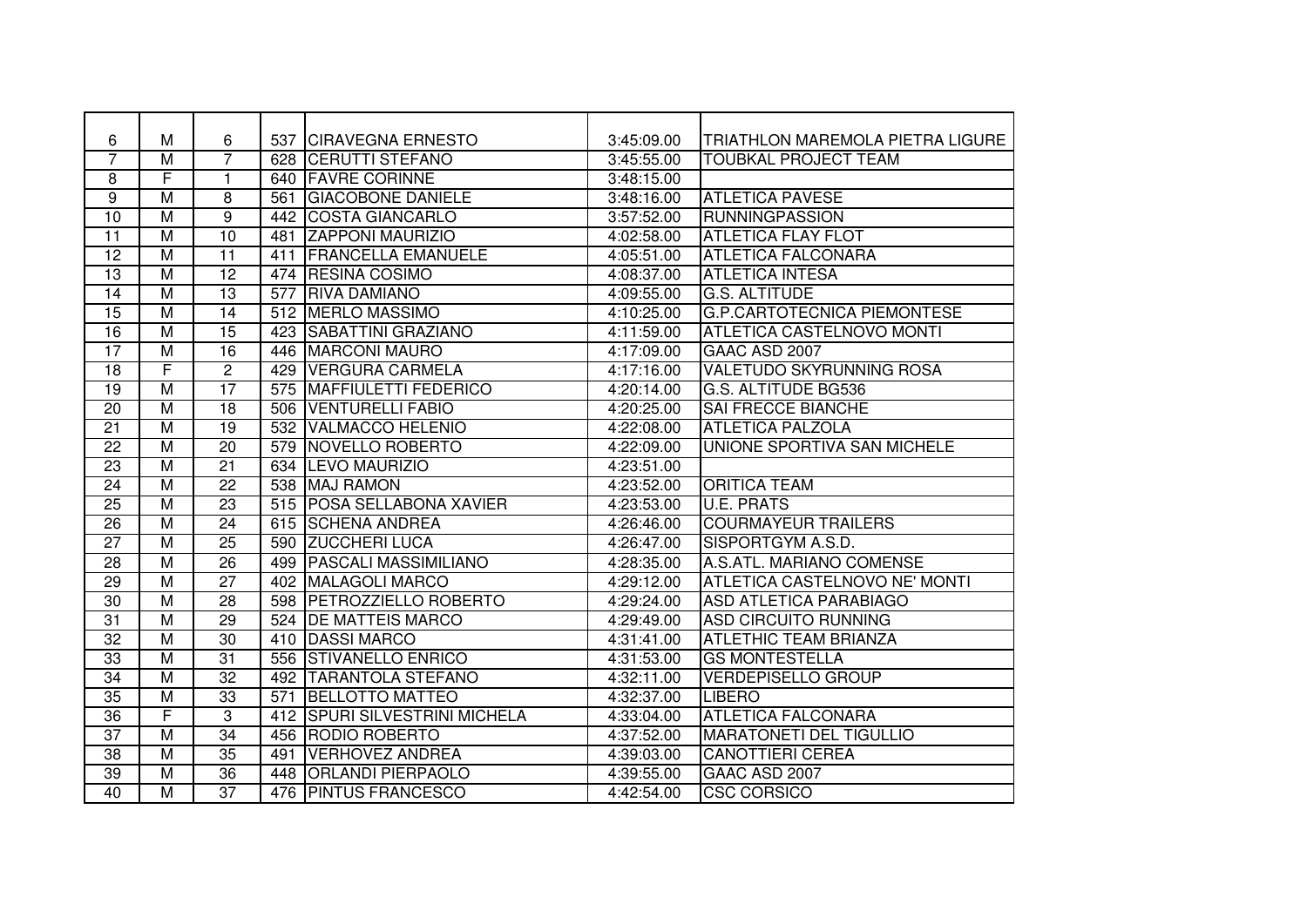| 41              | M                       | 38              |     | 478 SARA GIORGIO            | 4:42:56.00 | C.S.C. CORSICO                        |
|-----------------|-------------------------|-----------------|-----|-----------------------------|------------|---------------------------------------|
| 42              | $\overline{M}$          | 39              |     | 568 CALDERONE RINO          | 4:43:59.00 | <b>FRIESIAN TEAM</b>                  |
| 43              | $\overline{M}$          | 40              |     | 504 GAVIGLIO FRANCO         | 4:44:43.00 | <b>SAI FRECCE BIANCHE</b>             |
| 44              | $\overline{M}$          | $\overline{41}$ |     | 513 BAIARDI LUCA            | 4:44:56.00 |                                       |
| 45              | F                       | 4               | 627 | <b>SCANZIANI SOFIA</b>      | 4:45:57.00 | ROAD RUNNERS CLUB MILANO              |
| 46              | M                       | 42              |     | 609 VERGNANO GIORGIO        | 4:47:48.00 | <b>COURMAYEUR TRAILERS</b>            |
| 47              | $\overline{M}$          | 43              |     | 613   ROASIO MARCO          | 4:47:50.00 | <b>COURMAYEUR TRAILERS</b>            |
| 48              | $\overline{M}$          | 44              |     | 647 BOHRER OLIVIER          | 4:47:53.00 |                                       |
| 49              | $\overline{\mathsf{M}}$ | 45              |     | 572 CHIVETTO MASSIMO        | 4:48:27.00 | <b>G.P.CARTOTECNICA PIEMONTESE</b>    |
| 50              | $\overline{\mathsf{M}}$ | 46              |     | 552 LAMBERTI RICCARDO       | 4:48:40.00 | A.S.D. PODISTICA VALLE VARAITA        |
| $\overline{51}$ | F                       | $\overline{5}$  |     | 454 AMADORI GIULIA          | 4:48:43.00 | <b>MARATONETI DEL TIGULLIO</b>        |
| 52              | $\overline{M}$          | 47              |     | 632 MANCA GIOVANNI WALTER   | 4:52:28.00 | <b>ATELTICA NOVESE AL007</b>          |
| 53              | $\overline{M}$          | $\overline{48}$ |     | 468 ALZANI STEFANO          | 4:53:02.00 | <b>TRIATHLON TEAM BRIANZA</b>         |
| 54              | $\overline{M}$          | 49              | 471 | <b>POZZI LORENZO</b>        | 4:53:03.00 |                                       |
| 55              | $\overline{\mathsf{M}}$ | 50              |     | 570 BOLLINO GUIDO           | 4:53:53.00 |                                       |
| 56              | $\overline{M}$          | $\overline{51}$ |     | 581 MAGRI COSIMO            | 4:53:59.00 | <b>MARCIATORI SAN GIORGIO DRESANO</b> |
| 57              | M                       | $\overline{52}$ |     | 510 RIBOLDI FRANCESCO       | 4:56:31.00 |                                       |
| 58              | M                       | 53              |     | 560 CORTOLEZZIS DANIELE     | 4:57:16.00 | <b>G:P.CARTOTECNICA PIEMONTESE</b>    |
| 59              | $\overline{M}$          | 54              | 415 | <b>BASSANI CLAUDIO</b>      | 4:57:39.00 | <b>LIBERO</b>                         |
| 60              | $\overline{M}$          | 55              | 501 | <b>SORO LUCA</b>            | 4:57:41.00 | <b>GRUPPO CITTÀ DI GENOVA</b>         |
| 61              | M                       | 56              | 630 | <b>ALBONI ALESSANDRO</b>    | 5:00:11.00 | ROAD RUNNERS CLUB MILANO              |
| 62              | M                       | 57              |     | 543 LUCINI MATTEO           | 5:00:13.00 | <b>ALA ABBIATEGRASSO</b>              |
|                 |                         |                 |     |                             |            |                                       |
| 63              | M                       | 58              |     | 465 BATISTELLI LORENZO      | 5:00:17.00 | ATLETICA RAPALLO GOLFO PARADISO       |
| 64              | $\overline{\mathsf{M}}$ | 59              | 541 | <b>LUCIANI GIORGIO</b>      | 5:00:20.00 | <b>GS ZELOFORAMAGNO</b>               |
| 65              | M                       | 60              |     | 435 ORSI MANUEL             | 5:00:38.00 | PALESTRA CALIFORNIA WELLNESS          |
| 66              | $\overline{M}$          | 61              | 520 | <b>PELLEGRINI CRISTIANO</b> | 5:00:40.00 | ATLETICRALS2 TEATRO ALLA SCALA        |
| 67              | $\overline{M}$          | 62              |     | 469 AGUZZI MARCO            | 5:02:31.00 | ATL. FOSSANO 75                       |
| 68              | $\overline{\mathsf{M}}$ | 63              |     | 459 CALLUSO FRANCESCO       | 5:05:53.00 | <b>UCAM GENOVA</b>                    |
| 69              | $\overline{M}$          | 64              |     | 542 FOSSATI ANDREA          | 5:07:15.00 | <b>ALA ABBIATEGRASSO</b>              |
| $\overline{70}$ | $\overline{M}$          | 65              |     | 413 MULTEDO FRANCO          | 5:07:53.00 | <b>ATLETICA NOVESE</b>                |
| $\overline{71}$ | $\overline{M}$          | 66              | 440 | <b>GARAFFI RICCARDO</b>     | 5:08:07.00 | ATL. CASELLE '93                      |
| $\overline{72}$ | $\overline{\mathsf{M}}$ | 67              |     | 616 ROVELLI ROBERTO         | 5:08:18.00 |                                       |
| 73              | $\overline{\mathsf{M}}$ | 68              |     | 482 COMINELLI RICCARDO      | 5:08:27.00 | <b>ATLETICA BEDIZZOLE</b>             |
| 74              | $\overline{\mathsf{M}}$ | 69              |     | 414 DONÀ ROBERTO            | 5:08:48.00 | <b>ATLETICA VERBANO</b>               |
| 75              | $\overline{M}$          | $\overline{70}$ |     | 539 SANNA DAVIDE            | 5:10:29.00 | <b>A.S.D. SPIRITO TRAIL</b>           |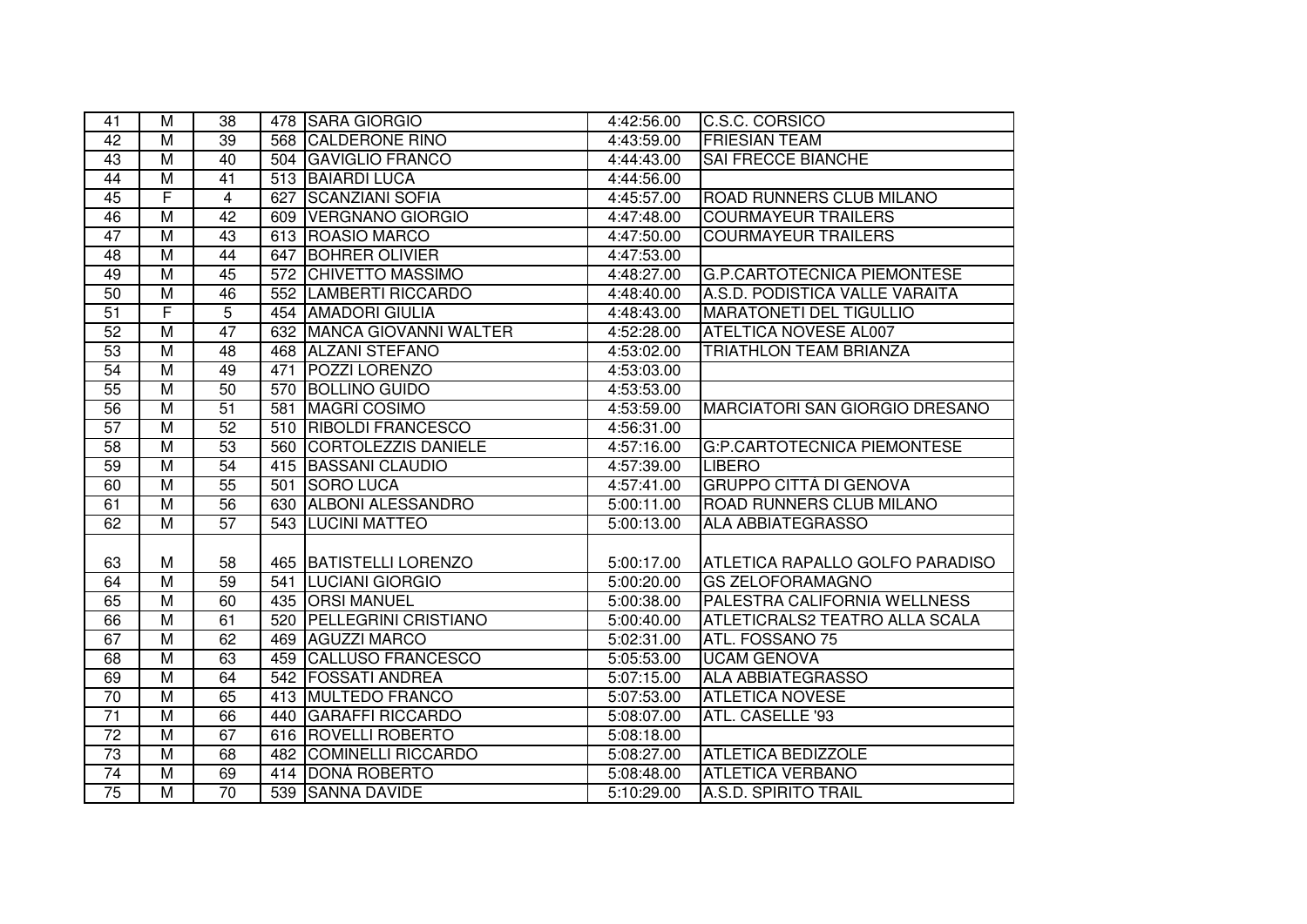| 76              | м                       | 71              |     | 529   TONETTI NICOLA FRANCESCO | 5:10:33.00              | PODISMOECAZZEGGIO ASD            |
|-----------------|-------------------------|-----------------|-----|--------------------------------|-------------------------|----------------------------------|
| 77              | M                       | $\overline{72}$ |     | <b>407 FERRARA ANTONIO</b>     | 5:11:50.00              | <b>G.S.D. EUROBIKE CREMOLINO</b> |
| $\overline{78}$ | $\overline{M}$          | $\overline{73}$ |     | 472 SALARIS EMILIO             | 5:11:51.00              | <b>EUROBIKE</b>                  |
| 79              | $\overline{M}$          | 74              |     | 417   LUCARELLI FAUSTO         | 5:13:16.00              | POL. S.ORSO AOSTA                |
| 80              | $\overline{M}$          | $\overline{75}$ |     | 434 LUPANO MARIO               | 5:13:34.00              |                                  |
| 81              | $\overline{M}$          | 76              |     | 490   MARZOLI MAURIZIO         | 5:13:43.00              | TRAIL RUNNING BRESCIA            |
| $\overline{82}$ | $\overline{M}$          | $\overline{77}$ | 622 | <b>MASTRANGELO GIUSEPPE</b>    | 5:17:10.00              | <b>G.S.D. SAI FRECCE BIANCHE</b> |
| 83              | F                       | 6               | 447 | MASINARA NADIA                 | 5:18:17.00              | <b>ATLETICA FOSSANO '75</b>      |
| 84              | $\overline{\mathsf{M}}$ | 78              |     | 523 BOTTARO DAVIDE             | 5:21:29.00              | <b>VERDEPISELLOGROUP</b>         |
| 85              | M                       | 79              |     | 444   AIMO BOOT FABIO          | 5:22:44.00              | CANAVESE2005                     |
| 86              | $\overline{M}$          | 80              | 531 | <b>GREPPI MAURO</b>            | 5:23:04.00              | <b>SAI FRECCE BIANCHE</b>        |
| 87              | $\overline{M}$          | 81              |     | 597 BADELLINO ANGELO           | 5:23:56.00              | <b>ASD GRUPPO PODISTI ALBESI</b> |
| 88              | F                       | $\overline{7}$  |     | 458 AUTELLI ROSANNA            | 5:24:01.00              | <b>VELOCE CLUB VALMADONNA</b>    |
| 89              | $\overline{M}$          | 82              |     | 604 CALVI STEFANO              | 5:25:27.00              | <b>ATLETICA IRIENSE VOGHERA</b>  |
| 90              | $\overline{M}$          | 83              | 547 | <b>CAPELLI GIUSEPPE</b>        | 5:25:39.00              | <b>CITTA' DI GENOVA</b>          |
| 91              | F                       | 8               | 424 | <b>BARBIERI ANTONELLA</b>      | 5:26:22.00              | ST.ORSO                          |
| 92              | F                       | 9               |     | 528 GARAVAGLIA ANNA            | 5:27:30.00              | PODISMOECAZZEGGIO ASD            |
| 93              | $\overline{M}$          | 84              |     | 599   TROUT MARTIN JOHN        | 5:27:31.00              | <b>KINOMANA SKY</b>              |
| 94              | M                       | 85              |     | 449   TOSI GIOVANNI            | 5:27:46.00              | <b>UISP ATLETICA BOLOGNA</b>     |
| 95              | M                       | 86              | 511 | <b>DI BARTOLO GIUSEPPE</b>     | 5:27:59.00              | SAI FRECCE BIANCHE               |
| 96              | M                       | 87              | 595 | <b>BOTTINO LORENZO</b>         | 5:29:09.00              | <b>GLI ORSI</b>                  |
| 97              | M                       | 88              | 488 | <b>GORLA RIZZIERO</b>          | 5:30:20.00              | <b>ATLETICA SAN MARCO</b>        |
| 98              | $\overline{M}$          | 89              | 522 | <b>CERRETANI GUIDO</b>         | 5:30:47.00              |                                  |
| 99              | $\overline{M}$          | $\overline{90}$ | 624 | <b>BALLESTRA YANN</b>          | 5:31:11.00              | PONENTE TRIATHLON                |
| 100             | M                       | 91              | 409 | VASSALLO LUIGI                 | $\overline{5:}31:28.00$ | <b>HAPPY RUNNER</b>              |
| 101             | $\overline{\mathsf{M}}$ | $\overline{92}$ |     | 408 CASARICO LUCIO             | 5:31:29.00              | <b>ATLETHIC TEAM BRIANZA</b>     |
| 102             | M                       | 93              |     | 519 MONFRINI EMANUELE          | 5:32:35.00              | <b>VERDEPISELLOGROUP</b>         |
| 103             | $\overline{M}$          | 94              |     | 495 MILANESE MAURO             | 5:33:24.00              | <b>G.P. SOLVAY SOLEXIS</b>       |
| 104             | $\overline{M}$          | 95              |     | 416   FERGOLA ANDREA           | 5:35:09.00              | <b>ERGUS ASD</b>                 |
| 105             | $\overline{M}$          | $\overline{96}$ |     | 578 SETTEMBRINI NICOLA         | 5:35:42.00              | <b>ATLETICA SAN MARCO</b>        |
| 106             | M                       | 97              | 527 | <b>BENEVENTO DOMENICO</b>      | 5:35:47.00              | PODISMOECAZZEGGIO ASD            |
| 107             | $\overline{M}$          | 98              | 431 | <b>BERRETTI OTELLO</b>         | 5:36:16.00              | <b>ATLETICA FOLLONICA</b>        |
| 108             | $\overline{M}$          | 99              | 489 | <b>PERINI MARCO</b>            | 5:36:17.00              | <b>ROAD RUNNERS CLUB MILANO</b>  |
| 109             | F                       | $\overline{10}$ | 457 | BELLINI MARIA ELISABETTA       | 5:36:20.00              | <b>ATLETICA MANARA PARMA</b>     |
| 110             | $\overline{M}$          | 100             | 441 | <b>GIORGI ALBERTO</b>          | 5:38:39.00              | ATL. CASELLE '93                 |
| 111             | $\overline{M}$          | 101             |     | 612 SECCO PAOLO                | 5:39:16.00              | <b>COURMAYEUR TRAILERS</b>       |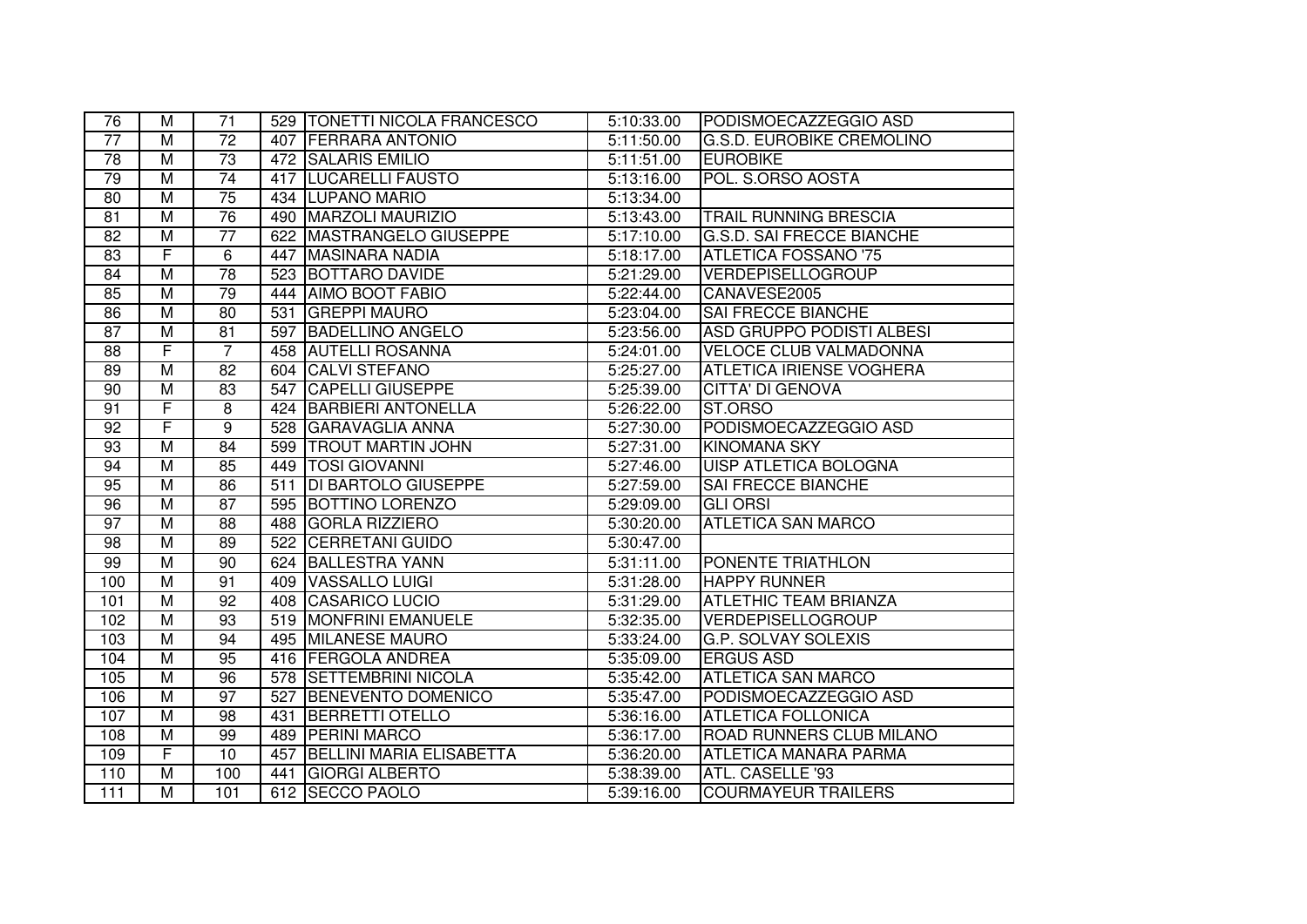| 112              | м                       | 102              |     | 567 PIERINI GIOVANNI            | 5:39:46.00              | <b>FRIESIAN TEAM</b>             |
|------------------|-------------------------|------------------|-----|---------------------------------|-------------------------|----------------------------------|
| 113              | M                       | 103              | 587 | <b>MARTINO LUIGI</b>            | 5:40:02.00              | SISPORTGYM A.S.D.                |
| 114              | $\overline{M}$          | 104              | 450 | <b>GIANOTTI CLAUDIO</b>         | 5:42:18.00              | UISP ATLETICA BOLOGNA            |
| 115              | M                       | 105              | 648 | <b>ZUFFO OMAR</b>               | $\overline{5:}42:32.00$ |                                  |
| 116              | $\overline{M}$          | 106              | 610 | <b>BERARDI GIOVANNI</b>         | 5:44:19.00              |                                  |
| 117              | M                       | 107              |     | 573 SOMMOVIGO LUCA              | 5:44:44.00              |                                  |
| 118              | $\overline{M}$          | 108              |     | 518 GENNARO FABIO               | 5:45:24.00              |                                  |
| 119              | $\overline{M}$          | 109              |     | 563 BADELLINO GIUSEPPE          | 5:45:57.00              | ASD GRUPPO PODISTI ALBESI        |
| 120              | F                       | $\overline{11}$  | 467 | <b>CONTERNO MONICA</b>          | 5:46:45.00              | <b>ATLETICA FOSSANO 75</b>       |
| 121              | $\overline{M}$          | 110              | 420 | <b>MARTINA FABIO</b>            | 5:51:27.00              | <b>BOGGERI</b>                   |
| 122              | $\overline{M}$          | 111              |     | 633 STORTI GIOVANNI             | 5:54:11.00              | <b>ROAD RUNNERS</b>              |
| 123              | $\overline{M}$          | $\overline{112}$ |     | 406 LODIGIANI MILKO             | 5:54:15.00              | <b>AVIS VIGEVANO</b>             |
| 124              | F                       | $\overline{12}$  |     | 536 PESENTI GILDA               | 5:55:34.00              | <b>RUNNERS VALBOSSA</b>          |
| 125              | $\overline{M}$          | $\overline{113}$ | 401 | <b>MEDA ROBERTO</b>             | 5:55:45.00              | <b>GP CARTOTECNICA</b>           |
| 126              | $\overline{M}$          | 114              |     | 623 LUPI FRANCO                 | 5:55:49.00              | <b>RIVIERA TRIATHLON 92</b>      |
| 127              | $\overline{\mathsf{M}}$ | 115              |     | 443 POLITI ENZO                 | 5:55:51.00              | <b>TOUBKAL PROJECT TEAM</b>      |
| 128              | $\overline{M}$          | 116              | 460 | <b>MATTIOLI VITTORIO</b>        | $\overline{5:}57:16.00$ | <b>POD PERSICETANA</b>           |
| 129              | $\overline{M}$          | 117              | 451 | LANZONE ELIO COSTANZO           | 5:57:31.00              | LIBERTAS FORNO SERGIO BENETTI    |
| 130              | $\overline{M}$          | 118              | 566 | <b>TRAVERSI GIANLUCA</b>        | 5:58:09.00              | SPIRITO TRAIL A.S.D.             |
| 131              | M                       | 119              | 433 | <b>BARBERIS FABRIZIO</b>        | 5:58:16.00              | SAI FRECCE BIANCHE               |
| 132              | M                       | 120              | 636 | <b>SERRA LORENZO</b>            | 5:58:17.00              |                                  |
| 133              | M                       | 121              | 419 | <b>CREATINI MAURO</b>           | 5:58:26.00              |                                  |
| 134              | $\overline{M}$          | 122              | 555 | <b>BERGAGLIO SIMONE</b>         | 5:58:55.00              | <b>GS MONTESTELLA</b>            |
| 135              | M                       | 123              | 589 | <b>PUGLIESE MAURIZIO</b>        | 5:59:02.00              | SISPORTGYM A.S.D.                |
| 136              | F                       | 13               |     | 516   ANGUITA FREIXA MONTSERRAT | 5:59:25.00              | <b>U.E. PRATS</b>                |
| 137              | $\overline{M}$          | 124              |     | 473 CAPRARA GIACOMO             | 6:00:12.00              | <b>LOLLIAUTO</b>                 |
| 138              | $\overline{M}$          | 125              | 421 | <b>PESARESI ANTONIO</b>         | 6:00:15.00              | <b>GAZZETTA RUNNER CLUB</b>      |
| 139              | F                       | 14               |     | 455 CARRÀ CATERINA              | 6:00:25.00              | <b>SAI FRECCE BIANCHE</b>        |
| 140              | $\overline{\mathsf{F}}$ | 15               |     | 626 ANSELMO BRIGITTE            | 6:01:48.00              | <b>GLI ORSI</b>                  |
| 141              | $\overline{M}$          | 126              | 452 | <b>SARACCO LUCIANO</b>          | 6:04:04.00              | <b>SPIRITO TRAIL</b>             |
| $\overline{142}$ | F                       | $\overline{16}$  |     | 438 COPPO SARA                  | 6:07:04.00              |                                  |
| $\overline{142}$ | F                       | $\overline{16}$  | 549 | <b>BRETTO ROBERTA</b>           | 6:07:04.00              |                                  |
| 144              | $\overline{M}$          | 127              | 437 | <b>GRILLO EDOARDO</b>           | 6:07:05.00              |                                  |
| 145              | $\overline{\mathsf{M}}$ | 128              | 641 | <b>ANDOLFI ARMANDO</b>          | 6:08:13.00              | <b>ATLETICA AMATORI VELLETRI</b> |
| 146              | $\overline{M}$          | 129              | 601 | <b>FELLI ANGELO</b>             | 6:09:05.00              | <b>RRCM</b>                      |
| $\overline{147}$ | $\overline{M}$          | 130              |     | 503 PARISE BRUNO                | 6:09:37.00              | <b>G.S. ALPINI VICENZA</b>       |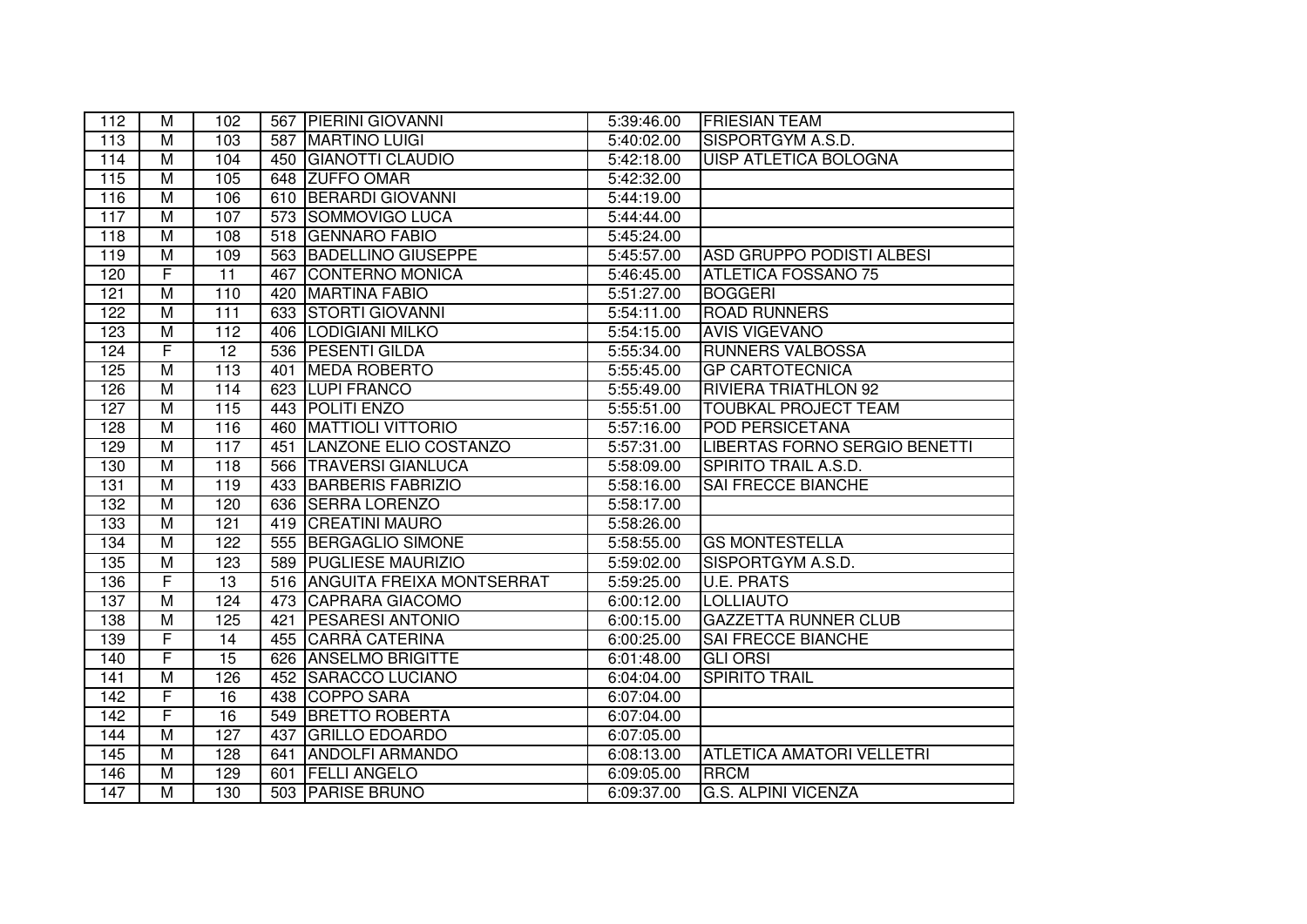| 148 | F                       | 18               |     | 502 BERTOLA BARBARA              | 6:09:39.00 | <b>G.S. ALPINI VICENZA</b>      |
|-----|-------------------------|------------------|-----|----------------------------------|------------|---------------------------------|
| 149 | M                       | 131              |     | 508 RACCA RENATO                 | 6:09:45.00 | <b>TRANESE</b>                  |
| 150 | M                       | 132              |     | 565 ZINGARO GIUSEPPE             | 6:10:05.00 | <b>MARATONETI GENOVESI</b>      |
| 151 | $\overline{M}$          | 133              | 631 | <b>CRISPONI SALVATORE</b>        | 6:10:07.00 | <b>LA MICHETTA</b>              |
| 152 | M                       | 134              | 617 | <b>RISSO VALERIO</b>             | 6:10:09.00 | <b>MARATONETI GENOVESI</b>      |
| 153 | M                       | 135              | 540 | <b>ANSELMI ANGELO</b>            | 6:15:44.00 | ATLETICA OVADESE ORMIG          |
| 154 | M                       | 136              |     | 583 MEVIO PAOLO                  | 6:17:17.00 | <b>HAPPY RUNNER CLUB</b>        |
| 155 | $\overline{M}$          | 137              | 477 | <b>GENOVESE GAETANO GIUSEPPE</b> | 6:20:41.00 | <b>CSC CORSICO</b>              |
| 156 | M                       | 138              |     | 585 CATANESE VITTORIO            | 6:20:42.00 |                                 |
| 157 | $\overline{M}$          | 139              | 480 | <b>MOTTIN MIRKO</b>              | 6:20:44.00 | <b>VERDE PISELLO GROUP</b>      |
| 158 | $\overline{M}$          | 140              |     | 574 DEMATTEIS FLAVIO             | 6:23:41.00 | <b>SPORT CITY BASE RUNNING</b>  |
| 159 | $\overline{M}$          | 141              | 479 | <b>MUTTI MAXIMILIANO</b>         | 6:23:44.00 |                                 |
| 160 | M                       | $\overline{142}$ |     | 428 MAZETTI MARCO                | 6:24:14.00 | <b>TRAIL RUNNING BRESCIA</b>    |
| 161 | $\overline{\mathsf{F}}$ | 19               | 521 | <b>BEASTY SUZANNE MARY</b>       | 6:25:43.00 | PODISTICA VALPOLCEVERA          |
| 162 | $\overline{M}$          | 143              |     | 436 PIANO ENRICO                 | 6:25:47.00 |                                 |
| 163 | $\overline{M}$          | 144              | 629 | <b>FERRARI FERDINANDO</b>        | 6:29:59.00 | <b>ATLETICA CALVESI</b>         |
| 164 | $\overline{M}$          | 145              |     | 564 NARDINI ROBERTO              | 6:34:00.00 | <b>ROAD RUNNERS CLUB MILANO</b> |
| 165 | M                       | 146              |     | 526 SCOTTO SILVANO               | 6:34:01.00 | CAI OVADA                       |
| 166 | F                       | 20               | 576 | <b>DUPRÈ BARBARA</b>             | 6:35:47.00 | <b>BREMA RUNNING TEAM</b>       |
| 167 | $\overline{F}$          | 21               | 594 | <b>PASSARINI SILVIA</b>          | 6:35:50.00 |                                 |
| 168 | $\overline{M}$          | 147              | 427 | COLOMBO FABRIZIO                 | 6:35:51.00 | <b>ATLETICA SAN MARCO</b>       |
| 169 | F                       | 22               | 405 | <b>DELLA RATTA ANNA</b>          | 6:38:02.00 | <b>IRIENSE VOGHERA</b>          |
| 170 | $\overline{M}$          | 148              | 603 | <b>LEONE NICOLA</b>              | 6:38:04.00 | <b>IRIENSE VOGHERA</b>          |
| 171 | $\overline{M}$          | 149              | 403 | <b>RISSOTTO MARCO</b>            | 6:39:07.00 | <b>COURMAYEUR TRAILER</b>       |
| 172 | $\overline{M}$          | 150              | 470 | <b>BRIGADOI LUCIANO</b>          | 6:39:20.00 |                                 |
| 173 | F                       | $\overline{23}$  |     | 602 ESPOSITO ENRICA              | 6:43:49.00 |                                 |
| 174 | $\overline{M}$          | 151              |     | 600 ORLANDO COSIMO               | 6:43:51.00 |                                 |
| 175 | $\overline{\mathsf{M}}$ | 152              | 608 | <b>PRAZZOLI LUIGI GIACOMO</b>    | 6:46:41.00 |                                 |
| 176 | $\overline{\mathsf{M}}$ | 153              | 606 | <b>SAIBENI PAOLO</b>             | 6:54:24.00 |                                 |
| 177 | $\overline{F}$          | 24               | 605 | <b>MATTAROZZI DONATELLA</b>      | 6:56:45.00 | <b>GS PASTA GRANAROLO BO038</b> |
| 178 | $\overline{M}$          | 154              | 509 | <b>BONFIGLIOLI RICCARDO</b>      | 7:03:08.00 | <b>DNA STAND</b>                |
| 179 | $\overline{\mathsf{M}}$ | 155              | 445 | <b>MARTINELLI ANTONIO</b>        | 7:03:09.00 |                                 |
| 180 | $\overline{M}$          | 156              | 551 | <b>QUAGLIA BRUNO</b>             | 7:06:23.00 | A.S.D. PODISTICA VALLE VARAITA  |
| 181 | F                       | $\overline{25}$  | 466 | <b>COLLETTO ANNALISA</b>         | 7:10:46.00 | <b>GTA</b>                      |
| 182 | $\overline{M}$          | 157              | 642 | <b>LAZZARINI GIANCARLO</b>       | 7:10:48.00 |                                 |
| 183 | $\overline{M}$          | 158              |     | 453 MARZI LUCA                   | 7:17:38.00 | <b>MARATONETI DEL TIGULLIO</b>  |